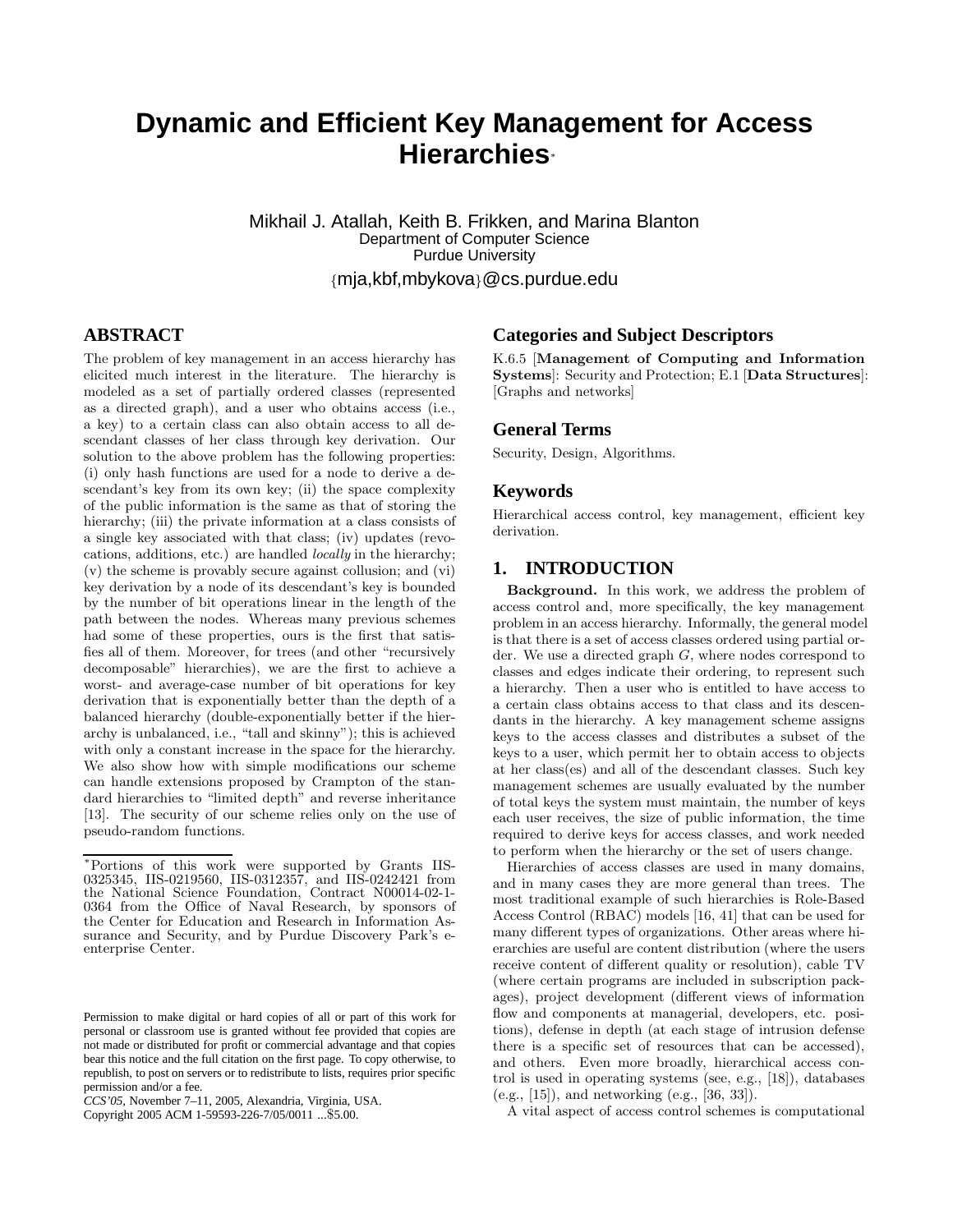and storage space requirements for key management and processing. It is clear that low requirements allow a scheme to be used in a much wider spectrum of devices and applications (e.g., inexpensive smartcards, small battery-operated sensors, embedded processors, etc.) than costly schemes. Thus to make our scheme acceptable for use with weak clients, we do not use powerful cryptography but instead utilize only cryptographic hashes. Throughout this paper, we use the word "smartcard" as a shorthand to refer to any type of a weak client.

Security of access control models comes from their ability to deny access to unauthorized data. Also, if a scheme is collusion-resilient, then even if a number of users with access to different nodes conspire trying to derive additional keys, they cannot get access to more nodes than what they can already legally access. Even though we intend to use the scheme with tamper-resistant smartcards, a number of prior publications (e.g., [2, 3]) suggest that compromising cards is easier than is commonly believed. In addition, the collusionresilience allows us to use the scheme with other devices that do not have tamper-resistance.

One of the key efficiency measures for hierarchical access control schemes is the number of operations needed to compute the key for an access class lower in the hierarchy because this operation must be performed in real-time by possibly very weak clients. The best schemes (including ours) require the number of bit operations linear in the depth of the graph in the worst case, which for some graphs is  $O(n)$ where  $n$  is the number of nodes in the access graph (see the related work section for more detail). While the number of bit operations for key derivation is going to be small on average and an organization's role hierarchy tends to be shallow rather than deep, deep hierarchies do arise in many situations such as:

- Hierarchically organized hardware, where the hierarchy is based on functional and control issues but also on how trusted the hardware components are;
- Hierarchically organized distributed control structures such as physical plants or power grids (involving thousands of possibly tiny networked devices such as sensors, actuators, etc.);
- Hierarchical design structures (e.g., aircraft, VLSI circuits, etc.);
- Task graphs where only an ancestor task should know about descendant tasks.

Also, deep access hierarchies can arise even in very simple databases where the hierarchical complexity can come from super-imposed classifications on the database that are based on functional, structural, etc. features of a database. See also [35, 39] for other examples of deep hierarchies. This is why a rather substantial part of this work is dedicated to improving key derivation time, which, as we describe below, can be decreased to a small number of operations  $(O(\log \log n))$  or even only 3 hashes) with modest increase in public storage space.

Our Results. Our scheme works for arbitrary access graphs, even those that may contain cycles. In the scheme, only hash functions are used for a node to derive a descendant's key from its own key. The space complexity of the public information is the same as that of storing  $G$  and is asymptotically optimal; the private information at a node consists of a single key associated with that node. The derivation by a node

of a descendant node's access key requires the number of bit operations linear in the distance between the nodes. Updates are handled locally in the hierarchy and do not "propagate" to descendants or ancestors of the affected part of the graph, while many other schemes require re-keying of other nodes following a deletion. Our scheme is resistant to collusion in that no subset of nodes can conspire to gain access to any node that is not already legally accessible. We address key management at the levels of both access classes and individual users, while other schemes manage keys only at one of these levels.

In the scheme, we rely on the following assumptions: there is a trusted central authority that can generate and distribute keys (e.g., an administrator within the organization). The security of our scheme relies on the use of pseudorandom functions.

We also show that the scheme can be easily extended to cover access models that go beyond the traditional inheritance of privilege. More precisely, we give extensions that enable normal as well as reverse inheritance in the graph (i.e., access to objects down or up in the hierarchy) and also allow for fixed-depth inheritance. Such extensions are useful not only in the context of other standard models such as Bell-LaPadula [4], but can also apply, for instance, to RBAC (e.g., reverse limited-depth inheritance permits an employee to have access to documents stored at the level of the department of that employee), the model can cover a much richer set of access control policies than that of other schemes. These extensions are modeled after Crampton's work [13] and do not increase the space or computational complexity of our scheme.

A substantial part of this work is dedicated to improving efficiency of key derivation time for deep hierarchies. Our technique is to insert additional (so called "shortcut") edges in the graph, that allow us to achieve somewhat surprising results: for n-node trees our techniques enable us to improve efficiency of key derivation to  $O(\log \log n)$  bit operations in the worst case with constant increase in public information, and to only 3 hashes with public space usage of  $O(n \log \log n)$ . We also describe how to apply our techniques to more general hierarchies. These techniques allow us to achieve the fastest key derivation known to date.

Organization. Section 2 provides an overview of related literature. In section 3, we give a formal description of the problem. Section 4 presents our base model along with its security proof; then in section 5 we give description of dynamic versions of the model and extensions that permit the scheme's usage with other access models given in [13]. Section 6 presents our techniques to improve efficiency of key derivation for trees and also comments on more general hierarchies. Finally, section 7 concludes the paper.

## **2. RELATED WORK**

The first work that addressed the problem of key management in hierarchical access control was by Akl and Taylor [1] in 1983. Since then a large number of publications ([5, 6, 7, 9, 10, 11, 12, 14, 17, 22, 23, 26, 25, 27, 29, 30, 31, 34, 37, 38, 40, 42, 43, 45, 46, 51, 52, 53, 54] and others) have improved existing key assignment schemes, especially in the recent years. All of these approaches assume existences of a central authority (CA) that maintains the keys and related information. Most of them (and our scheme as well) are also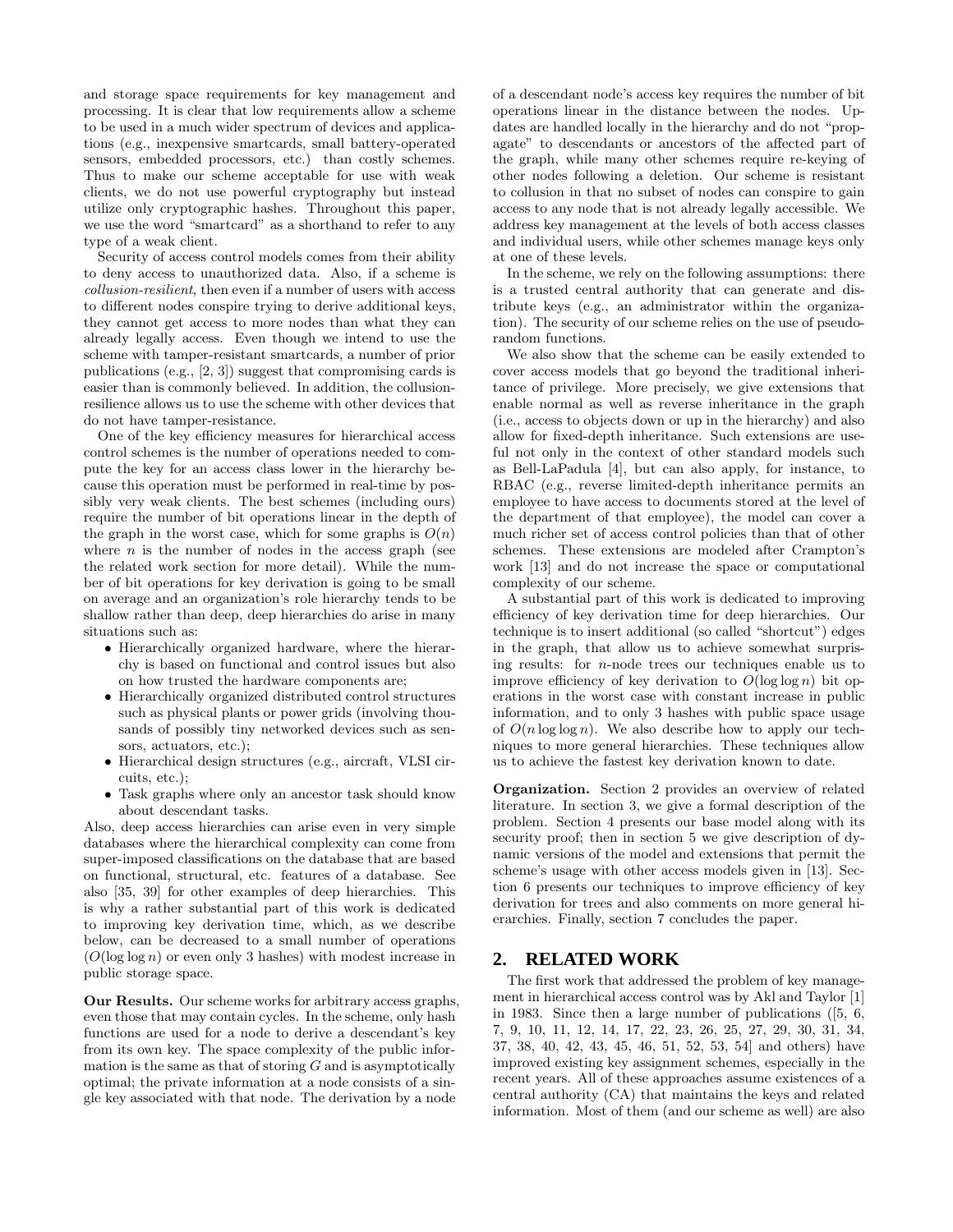based on the idea that a node in the hierarchy can derive keys for its descendants. Due to the large number of previous publications, we only briefly comment on their basic ideas and efficiency in comparison to our scheme.

A relatively large number of schemes on this topic have been shown to be either insecure with respect to the security statements made in these works [50, 49, 44, 47, 24] or incorrect [8]. Therefore, we do not take these schemes into consideration in our further discussion.

A significant number of schemes, e.g., [1, 34, 22, 6, 25, 23, 10, 37, 27, 38, 31, 43], operate large numbers computed as a product of up to  $O(n)$  coprime numbers or, alternatively, a product of up to  $O(n)$  large numbers, where n is the number of nodes in the graph. Such numbers can grow up to  $O(n \log n)$  (respectively,  $O(n)$ ) bits long and are prohibitively large for most hierarchies (in case of [26] numbers grow up to  $O(n^d)$ , where d is the number of immediate descendants). While in many of these approaches key derivation might seem consisting of one division and one modular exponentiation operation, in practice, division of two numbers even  $O(n)$  bits long involves  $O(n^2)$  operations, in addition to the use of expensive public crypto operations. Our key derivation, on the other hand, even in the base scheme is bounded by the depth of the access hierarchy and is  $O(n)$ hash operations in the worst case.

Work of [29, 40, 42] is limited to trees and thus is of limited use. Work of [5, 45, 51] is concerned with a slightly different model having a hierarchy of users and a hierarchy of resources. The scheme of [5], however, is not dynamic; and in [45, 51] there are high rekeying overheads for additions/deletions (particularly because of slightly different requirements of the scheme) and the number of keys for a class is large for large hierarchies.

The work of [17] gives an information-theoretic approach, in which each user might have to store a large number of keys (up to  $O(n)$ ), and insertions/deletions result in many changes. The scheme of [48] uses modular exponentiation, and additions/deletions require rekeying of all descendants. A number of schemes [14, 46, 7] are based on interpolating polynomials and give reasonable performance. In [46, 14], however, private storage at a node is up to  $O(n)$  and additions/deletions require rekeying of ancestors. As was already mentioned above, we avoid rekeying on additions/deletions and store only one key per node. In [7], key derivation is less efficient than in our scheme, also public storage space is larger. Even though the authors speculate that schemes that perform the key derivation process iteratively are inefficient (which is the case in our scheme), their key derivation is less efficient due to usage of expensive modular exponentiation operations and interpolating polynomial evaluation.

Schemes that utilize sibling intractable function families (SIFF) [52, 53] are the only efficient approaches among early schemes. In these schemes, there is only one secret key per class, key derivation is a chain of SIFF function applications which can be implemented using polynomials. However, additions and deletions in [52] require rekeying of all descendants and in [53] all descendants should be rekeyed when a node is deleted.

A number of recent schemes [9, 11, 12, 30, 54] use overall structure similar to ours and have performance comparable to our base scheme. [12], however, does not address dynamic changes, and the scheme is less efficient than ours because of additional usage of modular multiplication. [9]

requires larger public storage, key derivation is slower because of additional usage of encryption, and the ex-member problem is not addressed that will require to rekey all descendants on deletions. Compared to the schemes [30] and [54], our approach is simpler than both of them. It is also more efficient than the first scheme (by a constant factor), and uses less space than both of them (by a constant factor). In addition, in both of these schemes, all descendants have to be rekeyed when a class is being deleted to combat the ex-member problem. [11] uses only hash functions and achieves performance closest to our base scheme; deletions, however, require rekeying of all descendants. In our scheme, on the other hand, dynamic changes to the graph are handled locally (i.e., private information at other nodes is not affected and no other nodes need to be re-keyed, only public information associated with the graph changes). In addition, the above schemes do not provide formal proofs of security.

Results achieved in this work can also be achieved using broadcast encryption, since broadcast encryption schemes are more powerful than our scheme. Such schemes, however, require significantly higher overheads than our scheme due to their added power and are not suitable in our setting (where the goal is to make the scheme work with weak clients).

## **3. PROBLEM DEFINITION**

There is a directed access graph  $G = (V, E, O)$  s.t. V is a set of vertices  $V = \{v_1, \ldots, v_n\}$  of cardinality  $|V| = n$ , E is a set of edges  $E = \{e_1, \ldots, e_m\}$  of cardinality  $|E| = m$ , and O is a set of objects  $O = \{o_1, \ldots, o_k\}$  of cardinality  $|O| = k$ . Each vertex  $v_i$  represents a class in the access hierarchy and has a set of objects associated with it. Function  $\mathcal{O}: V \to 2^{\mathcal{O}}$ maps a node to a unique set of objects such that  $|\mathcal{O}(v_i)| \geq 0$ and  $\forall i \forall j$ ,  $\mathcal{O}(v_i) \cap \mathcal{O}(v_j) = \emptyset$  iff  $i \neq j$ . (For the sake of brevity of exposition we use notation  $\mathcal{O}_i$  to mean  $\mathcal{O}(v_i)$ .) When the set of edges  $E$  or the set of objects  $O$  is not essential to our current discussion, we may omit it from the definition of the graph and instead use notation  $G = (V, O)$  or  $G = (V, E)$ , respectively.

In a directed graph  $G = (V, E)$ , we define an ancestry function  $Anc(v_i, G)$  which is a set such that  $v_i \in Anc(v_i, G)$ if there is a path from  $v_i$  to  $v_i$  in G. We also define the set of descendants of node  $v_i$  as  $Desc(v_i, G)$ , where  $v_i \in$  $Desc(v_i, G)$  if there is a path from  $v_i$  to  $v_j$  in G. For a directed graph  $G = (V, E)$ , we use a function  $Pred(v_i, G)$ to denote the set of immediate predecessors of  $v_i$  in  $G$ , i.e., if  $v_j \in Pred(v_i, G)$  then there is a directed edge from  $v_j$ to  $v_i$  in G. Similarly, we define  $Succ(v_i, G)$  to be the set of immediate successors of  $v_i$  in  $G$ . When it is clear what graph we are discussing, we omit  $G$  from the notation and instead use the shorthand notation  $Anc(v_i)$ ,  $Desc(v_i)$ ,  $Succ(v_i)$ , and  $Pred(v_i)$ . We consider a node to be its own ancestor and descendant, but we do not consider it to be a predecessor or successor of itself.

In the access hierarchy, a path from node  $v_i$  to node  $v_j$ means that any subject that can assume access rights at class  $v_i$  is also permitted to access any object at class  $v_j$ such that  $o \in \mathcal{O}_j$ . The function  $\mathcal{O}^* : V \to 2^{\mathcal{O}}$  (we use  $\mathcal{O}_i^*$ as a shorthand for  $\mathcal{O}^*(v_i)$  maps a node  $v_i \in V$  to a set of objects accessible to a subject at class  $v_i$ ; the function is defined as  $\mathcal{O}_i^* = \bigcup_{v_j \in Desc(v_i)} \mathcal{O}_j$ .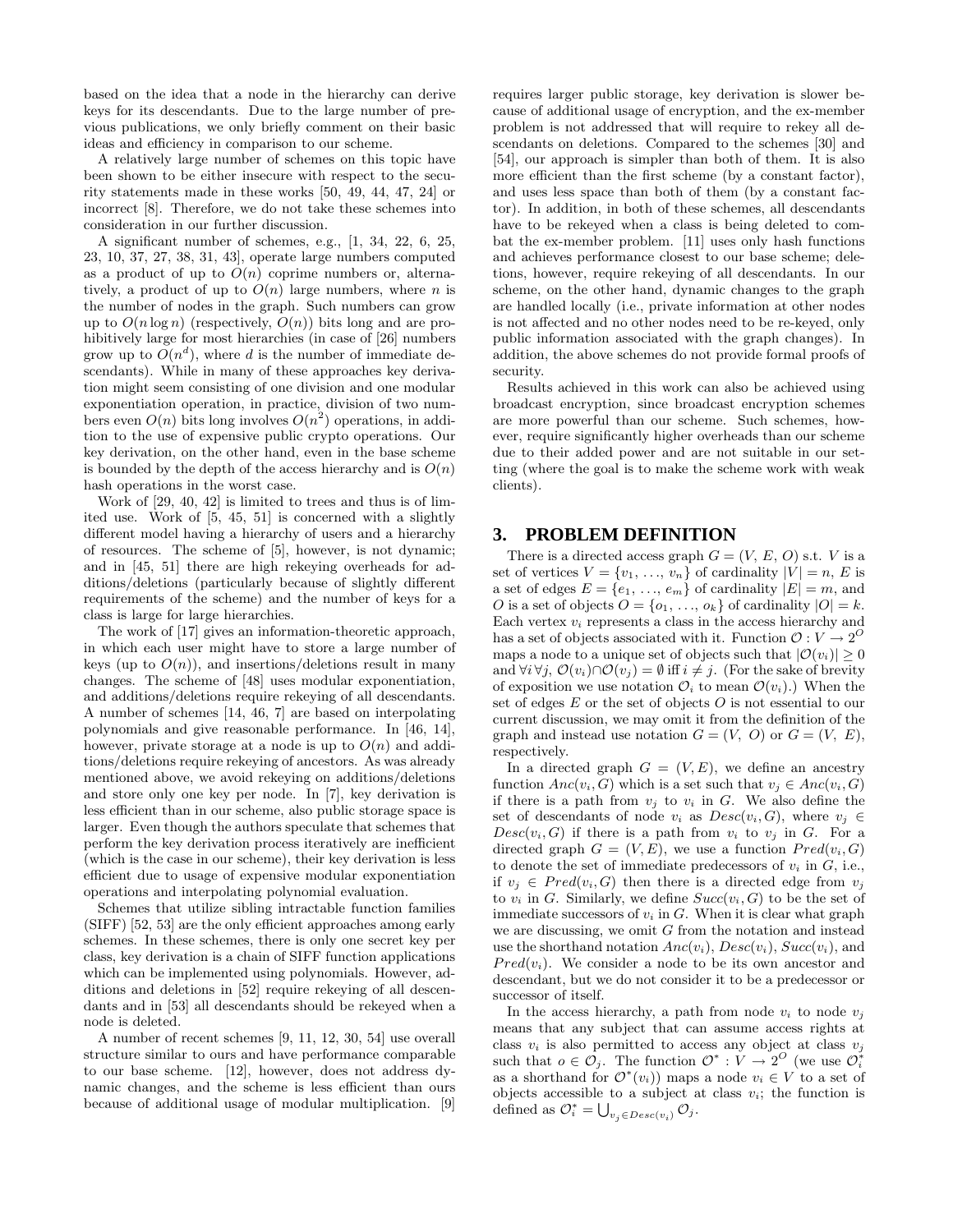We define a key allocation mechanism that implements such an access graph, that is, an assignment of keys to users and objects where a user can access an object iff he has a key for that object. The goal is to minimize the number of keys per access class and the number of keys with which an object is encrypted. Formally, the key allocation policy is defined as:

DEFINITION 1. Suppose we are given a key-space  $K$ . A key allocation,  $KA: V \cup O \rightarrow 2<sup>K</sup>$ , maps objects and access classes to a subset of keys.

In our schemes, to keep an ancestor's key space small, a node's key is computable from any of its ancestors keys via a hash function.

DEFINITION 2. Given two keys  $k$  and  $k'$ , we say  $k$  generates k', denoted by  $k \stackrel{G}{\Rightarrow} k'$ , iff there exists a polynomial-time algorithm D such that  $D(k) = k'$ . When there does not exist a probabilistic polynomial time algorithm that outputs  $k'$ when given k with more than a negligible probability, we say  $k \neq k'$ . Sometimes we allow these algorithms to have auxil-

iary information. Now we are ready to formally define what is meant by "im-

plementing" an access control policy.

DEFINITION 3. We say that a key allocation  $KA$  implements an access graph  $G = (V, O)$  iff the following two conditions are true:

- 1. Completeness:  $\forall (v_i, o_j) \in V \times \mathcal{O}_i^*, \exists (k, k') \in KA(v_i) \times$  $KA(o_j)$  s.t.  $k \stackrel{G}{\Rightarrow} k'$ . In other words, for every object that an access class has rights to access, that access class should be assigned a key that can generate a key that is used to encrypt the object.
- 2. Soundness:  $\forall (v_i, o_j) \in V \times O \backslash \mathcal{O}_i^*, \forall (k, k') \in KA(v_i) \times$  $KA(o_j), k \neq k'.$  In other words, for every object that an access class does not have rights to access, there is no key in that access class key space that can be used to generate any of the keys used to encrypt the object.

DEFINITION 4. A key allocation  $KA$  that implements an access graph  $G = (V, O)$  is fully collusion-resilient (or just collusion-resilient) iff for any set of adversaries with access to nodes  $V' = v_{i_1}, \ldots, v_{i_r}$ , where  $V' \subset V$  and  $1 < r < n$ , we have that  $\forall (v_{i_j}, o_\ell) \in V' \times O \setminus \bigcup_{v_{i_j} \in V'} \mathcal{O}_{i_j}^*, \forall (k, k') \in$  $KA(v_{ij}) \times KA(o_{\ell}), k \overset{G}{\neq} k'.$  In other words, collusion does

not allow the coalition  $V'$  to produce decryption keys for objects to which they did not already have access.

## **4. BASE SCHEME**

This section describes our scheme in which every node has one key associated with it, the public information is linear in the size of the access graph  $G$ , and computation by node  $v$ of a key that is  $\ell$  levels below it can be done in  $\ell$  evaluations of a hash function. Here we focus on key allocations for a static access hierarchy; extensions of this base scheme are given in section 5.

Assume that we are given a cryptographic hash function  $H: \{0,1\}^* \to \{0,1\}^{\rho}.$ 



Figure 1: Key allocation for example access graph; all arithmetic is modulo  $2^{\rho}$ .

Key generation. The private key generation process and the nature of public information stored at each node of the graph is as follows:

- **Private key** Each vertex  $v_i$  is assigned a random private key  $k_i$  in  $\{0,1\}^{\rho}$ . An entity that is assigned access levels  $V' \subseteq V$  is given a smartcard with all keys for their access levels  $v_j \in V'.$
- **Public information** For each vertex  $v_i$  there is a unique label  $\ell_i$  in  $\{0, 1\}^{\rho}$  that is assigned to the vertex. Also for each edge  $(v_i, v_j)$ , the value  $y_{i,j} = k_j - H(k_i, \ell_j) \text{ mod } j$  $2^{\rho}$  is stored publicly for this edge<sup>1</sup> .

Key derivation. All that needs to be shown is how to generate a child's key from the parent's private information and the public information. Suppose  $v_i$  is a parent of  $v_j$ with respective keys  $k_i$  and  $k_j$ . Now,  $\ell_j$  and  $y_{i,j} = k_j H(k_i, \ell_j)$  mod  $2^{\rho}$  are public information. Clearly, node  $v_i$ can generate  $k_j$  with this information.

Example: Figure 1 shows key allocation for a graph more complicated than a tree, for which we give two examples. First, it is possible for the node with  $k_1$  to generate key  $k_2$ , because that node can compute  $H(k_1, \ell_2)$  and use it, along with the public edge information, to obtain  $k_2$ . The node with  $k_3$ , on the other hand, cannot generate  $k_2$ , since this would require inversion of the H function.

THEOREM 1. The above scheme is complete.

PROOF. Suppose that a card has key  $k_i$  corresponding to node  $v_i \in V$ . Also assume that access to object  $o_i$  at node  $v_j$  (i.e.,  $o_j \in \mathcal{O}(v_j)$ ) is requested such that  $o_j \in \mathcal{O}_i^*$ . This means that access to  $o_j$  can be obtained using key  $k_j$  and also there is a directed path from node  $v_i$  to  $v_j$ . Then in order for  $v_i$  to generate  $k_j$ ,  $v_i$  sequentially processes every edge  $(v_x, v_y)$  on the path between  $v_i$  and  $v_j$ .

Given an edge  $(v_x, v_y)$  for which both  $v_x$ 's private key  $k_x$ and the stored public information  $\ell_y$  and  $y_{x,y}$  are known,

<sup>&</sup>lt;sup>1</sup>Here we use subtraction to hide the value of  $k_i$  with  $H(k_i, \ell_i)$ , but other ways of hiding  $k_i$  using  $H(k_i, \ell_i)$  as the key (e.g., using XOR operation) are also possible.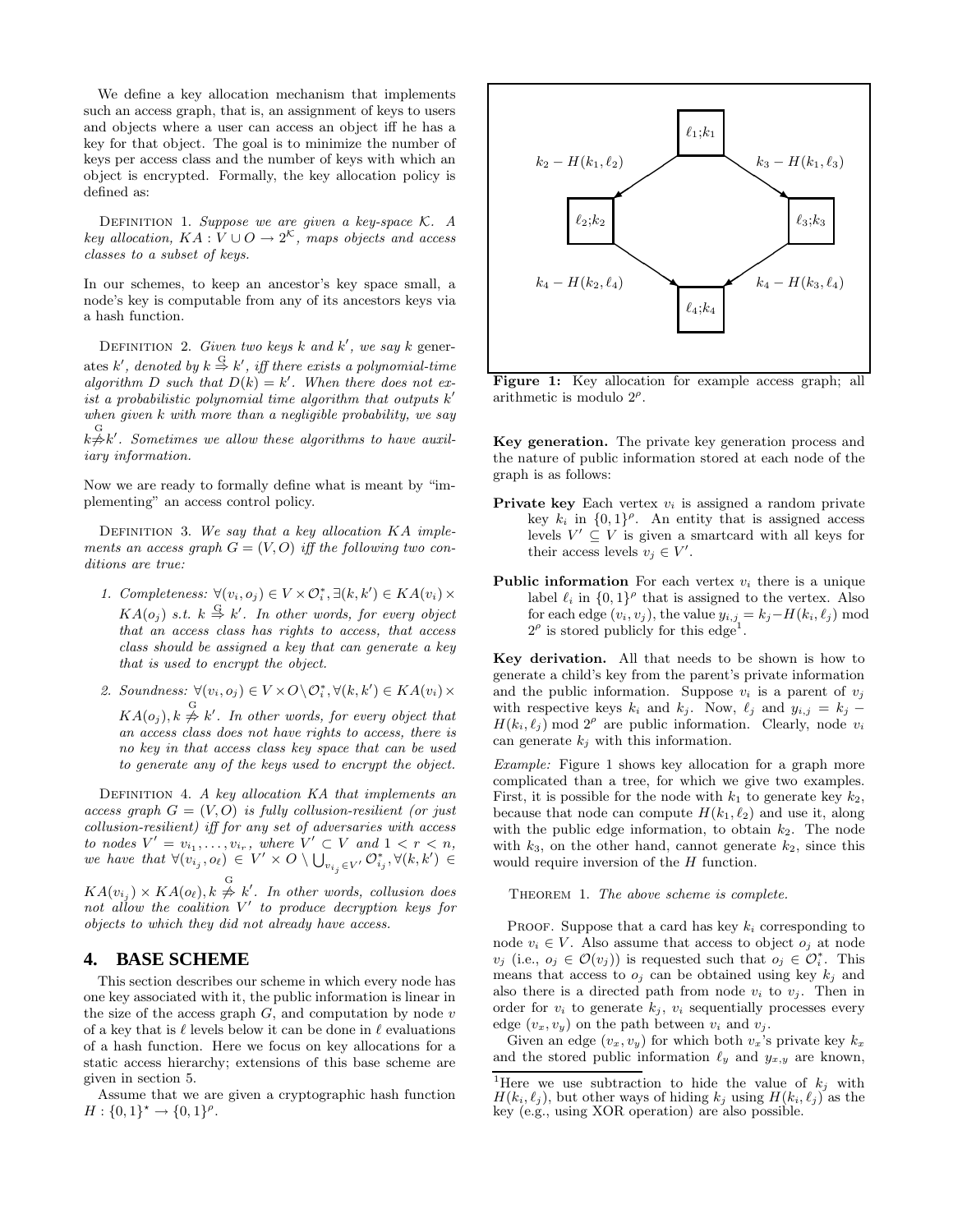$v_i$  can generate  $v_y$ 's private information  $k_y$ . Due to the sequential nature of key generation on the path between  $v_i$ and  $v_i$ ,  $v_i$  will be able to derive keys of all necessary nodes and produce key  $k_j$  that will enable access to  $o_j$ .

THEOREM 2. The above scheme is sound, even in the presence of collusion.

To prove this, we first need to provide additional definitions and formally state the adversarial model. Our proof of security is based on the standard model assuming that  $H(k, \ell)$  can be implemented as a pseudo-random function (PRF)  $F_k(\ell)$ . We show security of the scheme against active adversary who is allowed to adaptively corrupt nodes in the graph. After corrupting some nodes, the adversary is presented with a challenge: it is asked to recover the key of a node that is not a descendant of a corrupted node (the adversary is allowed to corrupt additional nodes that comply with this condition). We claim that if the adversary wins this game with a non-negligible probability, then we can construct an adversary who obtains non-negligible advantage in breaking the security of PRF, contradicting the definition of PRF.

Before proceeding further, we give a definition of a pseudorandom function. Let us fix a family of functions  $F : Keys(F)$  $\times D \rightarrow R$ , and let A be an algorithm that takes an oracle for a function  $g: D \to R$  and returns a bit. Function g can be either drawn at random from  $Rand^{D\rightarrow R}$ , i.e.,  $g \stackrel{R}{\leftarrow} Rand^{D\rightarrow R}$ , or it is drawn at random from  $F$ , i.e.,  $g \stackrel{R}{\leftarrow} F$ .

DEFINITION 5. Consider two experiments:

| Experiment $Exp_{F,A}^{prf-1}$       | Experiment $Exp_{F,A}^{prf-0}$                      |
|--------------------------------------|-----------------------------------------------------|
| $K \stackrel{R}{\leftarrow} Keys(F)$ | $q \stackrel{R}{\leftarrow} Rand^{D \rightarrow R}$ |
| $d \leftarrow A^{F_K}$               | $d \leftarrow A^g$                                  |
| Return d                             | Return d                                            |

The prf-advantage of A is then defined as

$$
Adv_{F,A}^{prf} = Pr[Exp_{F,A}^{prf-1} = 1] - Pr[Exp_{F,A}^{prf-0} = 1]
$$

For simplicity of exposition we do not take resources used by an adversary into account, and it is assumed that, given the same resources, we choose an adversary that gains maximum advantage.

DEFINITION 6. Let  $F^{\rho}$  denote a family of functions with input length  $l(\rho)$ , output length  $L(\rho)$ , and key length  $k(\rho)$ , where  $\rho$  is a security parameter. Then  $F^{\rho}$  is PRF if  $F^{\rho}(K, x)$ is polynomial-time computable (i.e., in time  $poly(\rho))$  and also the function  $Adv_{F^{\rho},D^{\rho}}^{prf}$  is negligible (in  $\rho$ ) for every polynomial-time distinguisher  $D^{\rho}$  that halts in time  $poly(\rho)$ .

Now assume that adversary  $B$  is given access to the public information associated with the key assignment of G and is allowed to adaptively corrupt nodes from  $V$ . That is, B obtains  $k_i \leftarrow KA(v_i)$ , where  $v_i \in V$  and can compute  $h \leftarrow F_{k_i}(\ell)$  for arbitrary labels  $\ell \in \{0,1\}^{\rho}$ . At some point, B makes a single query to a challenge oracle  $v_c \leftarrow C(G)$ , where  $v_c$  is a node of the graph not a descendant of any corrupted nodes and is chosen by the oracle. After that, B may corrupt more nodes that do not have the challenge node  $v_c$  among their descendants. At some point  $B$  outputs a key  $\hat{k} \in \{0, 1\}^{\rho}$  and wins if  $\hat{k} = k_c$ .

DEFINITION 7. Let  $KA$  be a key allocation that implements an access graph  $G = (V, O, E)$  and let B be an algorithm that has access to oracles as above and returns a string in  $\{0,1\}^{\rho}$ . We consider the following experiment:

Experiment 
$$
Exp_{KA,B}^{kr}
$$
  
\n $\hat{k} = B^{KA(v_i),C(G)}$   
\nif after a call to  $v_c = C(G) B$  makes a query  $KA(v_i)$   
\nwhere  $v_c \in Desc(v_i)$ , return 0  
\nif  $\hat{k} = k_c$  then return 1  
\nelse return 0

The kr-advantage of B is defined as

$$
Adv_{KA,B}^{kr} = Pr[Exp_{KA,B}^{kr} = 1].
$$

While the above definition assumes an adaptive adversary, in our case this adversary is no more powerful than a static adversary that is given the maximum amount of information. That is, if an adversary  $B'$  is given a challenge node  $v_c$ , keys for every child of  $v_c$ , and keys for every sibling of each node on the way from the root to  $v_c$  (i.e.,  $B'$  obtains keys for siblings of nodes  $v_j$  s.t.  $v_j \in Anc(v_c)$ , then B' can (efficiently) generate keys for all nodes in the graph except  $v_c$  and its ancestors. To be more specific, adversary  $B'$  obtains access to a single oracle that returns a challenge node  $v_c$  along with all of the node keys as described above and  $B'$  eventually outputs its guess for  $k_c$ .

Since usage of a static adversary makes our presentation easier, in our further discussion we will assume that a static adversary with maximal power is used.

If the adversary  $B'$  has non-negligible advantage in the key recovery experiment, then we can construct an adversary  $A_{B'}$  that uses  $B'$  and can distinguish between a PRF and a random function with non-negligible probability (i.e., break the security of PRFs) and with a very small increase in the resource usage (namely, one application of a PRF and one subtraction operation).

LEMMA 1. 
$$
Adv_{KA,A_{B'}}^{prf} \geq Adv_{KA,B'}^{kr} - \frac{1}{2^{\rho}}
$$

PROOF. We construct an adversary  $A_{B'}$  that will distinguish between random and pseudo-random functions using algorithm  $B'$ . Instead of using public information associated with the graph  $G = (O, V, E)$  constructed according to the above key assignment scheme, in this experiment public information is constructed in such a way that with 50% probability the key assignment is performed in the usual way, and with 50% probability one of the functions  $F_{k_c}$   $(v_c \in V)$ is replaced with a random function g.  $A_{B'}$  obtains access to the same oracle  $C(G)$  as  $B'$  did, and when querying this oracle obtains a challenge node  $v_c$  along with the keys of the children of  $v_c$  and siblings of ancestors of  $v_c$  (let this set of keys be denoted as  $\mathcal{K}_c$  so that  $\{v_c, \mathcal{K}_c\} = C(G)$ .  $A'_B$  is then asked to decide whether  $F_{k_c}$  or g was used in the key assignment. It can be constructed as the following:

Adversary  $A_{B'}$ 

 $\{v_c, \mathcal{K}_c\} = C(G)$ 

Run adversary  $B'$  replying to its oracle query with  $\{v_c, \mathcal{K}_c\}$ When  $B'$  outputs a key  $\hat{k}$ , compute  $F_{\hat{k}}(l_j)$  where  $v_j$  is one of the children nodes of  $v_c$ 

if  $y_{c,j} = k_j - F_{\hat{k}}(l_j) \mod 2^{\rho}$ , then return 1, else return 0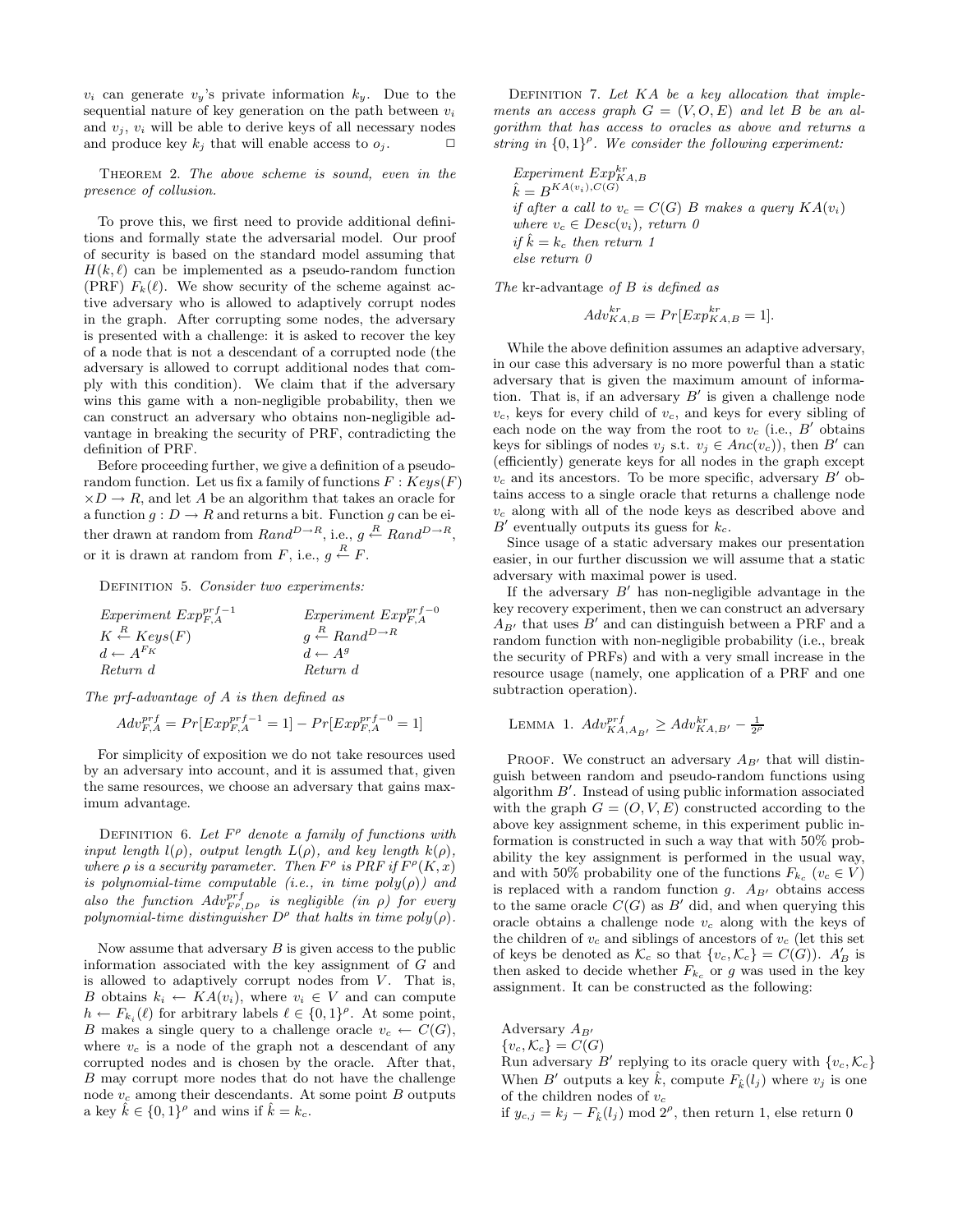In the above algorithm, if  $B'$  guesses the key correctly,  $A_{B'}$  assumes that the PRF was used. If B' doesn't return the correct key,  $A_{B'}$  bets on the random function. Now the prf-advantage of  $A_{B'}$  is:

$$
Adv_{KA, A_{B'}}^{prf} = Pr[1 = A_{B'}^{C(G)} | F_{k_c} \text{ was used}]
$$
  
- 
$$
Pr[1 = A_{B'}^{C(G)} | g \text{ was used}]
$$
  

$$
\geq Adv_{KA, B'}^{kr} - \frac{1}{2^{\rho}}
$$

because if  $F_{k_c}$  was used,  $A_{B'}$  will guess correctly at least with the same probability as  $B'$ , and if g was used, the probability that  $F_{\hat{k}}(l_j)$  results in the same value as  $g(l_j)$  is  $\frac{1}{2p}$ .

PROOF OF THEOREM 2. Now the proof of security follows directly from Lemma 1, which states that if an adversary can break the scheme with non-negligible probability, it will also be able to break the security of PRFs.  $\Box$ 

With only minimal changes to the scheme, security under the key indistinguishability can be shown. We leave these results to the full version of the paper.

## **5. EXTENSIONS**

## **5.1 Dynamic Version**

While section 4 described the base scheme without dynamic changes, in this section we show how with one simple modification we can perform all dynamic changes locally.

Modified private key Each vertex  $v_i$  is assigned a random private key  $\hat{k}_i$  in  $\{0,1\}^{\rho}$ . As before, an entity that is assigned access levels  $V' \subseteq V$  is given a smartcard with all keys for their access levels  $v_j \in V'$ . The actual key used for this access level is now  $k_i = H(\hat{k}_i, \ell_i)$ . Note that by changing a vertex's label one can change its key.

The rest of the scheme remains unchanged. Now we describe how to handle dynamic changes.

**Insertion of an edge.** Suppose the edge  $(v_i, v_j)$  is inserted into G. Then we simply add  $y_{i,j} = k_j - H(k_i, \ell_j) \mod 2^{\rho}$  to the description of G by attaching it to the edge  $(v_i, v_j)$ .

Deletion of an edge. Deleting an edge is trivial, but the difficulty is in preventing ex-member access. Suppose the edge  $(v_i, v_j)$  is deleted from G. Then the following updates are done: for each node  $v_t \in Desc(v_j, G)$ , perform:

- 1. Change the label of  $v_t$ , call it  $\ell'_t$ ; note that this changes the key for  $v_t$  to  $H(\hat{k}_t, \ell'_t)$ .
- 2. For each edge  $(v_p, v_t)$  where  $v_p \in Pred(v_t)$ , update the value of  $y_{p,t}$  according to the new key.

**Insertion of a new node.** If a new node  $u$  is inserted, together with new edges into it and new edges out of it, then we do the following:

- 1. Create the node u without any edges touching it, which is trivial to do since all it requires is generation of a random key  $k_u$  for that node.
- 2. Add the edges one by one, using each time the above procedure for edge-insertions.

**Deletion of a node.** If a node  $v_i$  is deleted, together with all the edges that touch it, we need to perform two steps:

- 1. Delete the edges touching  $v_i$  one by one, using the above procedure for edge-deletions.
- 2. Now that  $v_i$  has no edges touching it, removing it is trivial.

Key replacement. Key replacement for a node  $v_i$  is performed as the following:

- 1. Update the node's key  $\hat{k}_i$  with a new key  $\hat{k}'_i$ .
- 2. Update the vertex's access key to  $k'_{i} = H(\hat{k}'_{i}, \ell_{i}).$
- 3. Update edges  $(v_j, v_i)$  where  $v_j \in Pred(v_i)$  with  $y_{j,i}$ computed according to the new key  $\hat{k}'_i$ .
- 4. Update edges  $(v_i, v_l)$  where  $v_l \in Succ(v_i)$  with  $yi, l$ computed according to the new key  $\hat{k}'_i$ .

No other node is affected.

User revocation. To the best of our knowledge, no prior work on hierarchical access control considered key management at the level of access classes and at the same time at the level of individual users. For instance, among the schemes closest to ours, [54] considers only a hierarchy of security classes without mentioning individual users, and [30] considers a hierarchy of users without grouping them into classes. However, it is important to group users with the same privileges together and on the other hand permit revocation of individual users. In our scheme, revoking a single user can be done with two approaches:

- 1. Recard every user at that user's access level(s) and for all descendants of this access level(s) perform the operation described for edge deletion (i.e., change all keys by changing the labels and then update the public information). Note that the descendants do not have to rekeyed.
- 2. Make the graph such that each user is represented by a single node in the graph with edges from this node to each of that user's access levels. By creating such a graph, removing a user is as easy as removing this node, and thus does not require rekeying.

## **5.2 Other Access Models**

Traditionally, the standard notion of permission inheritance in access control is that permissions are transfered "up" the access graph  $G$ . In other words, any vertex in  $Anc(v_i, G)$  has a superset of the permissions held by  $v_i$ . Crampton [13] suggested other access models, including:

- 1. Permissions that are transfered down the access graph. For these permissions, any node in  $Desc(v_i, G)$  has a superset of the permissions held by  $v_i$ .
- 2. Permissions that are transfered either up or down the graph but only to a limited depth.

In this section, we discuss how to extend our scheme to allow such permissions. We can achieve upward and downward inheritance with only two keys per node. Also, we can achieve all of these permissions with four keys at each node for a special class of access graphs that are "layered" directed acyclic graphs (DAGs) (we define this later) when there is no collusion.

#### *5.2.1 Downward inheritance*

To handle such queries, we construct the reverse of the graph  $G = (V, E, O)$ , which is  $G<sup>R</sup> = (V, E', O)$  where for each edge  $(v_i, v_j) \in E$  there is an edge  $(v_j, v_i) \in E'$ . Then we use our base scheme for both  $G$  and  $G<sup>R</sup>$ , which results in each node having two keys, but the scheme now supports permissions that are inherited upwards or downwards.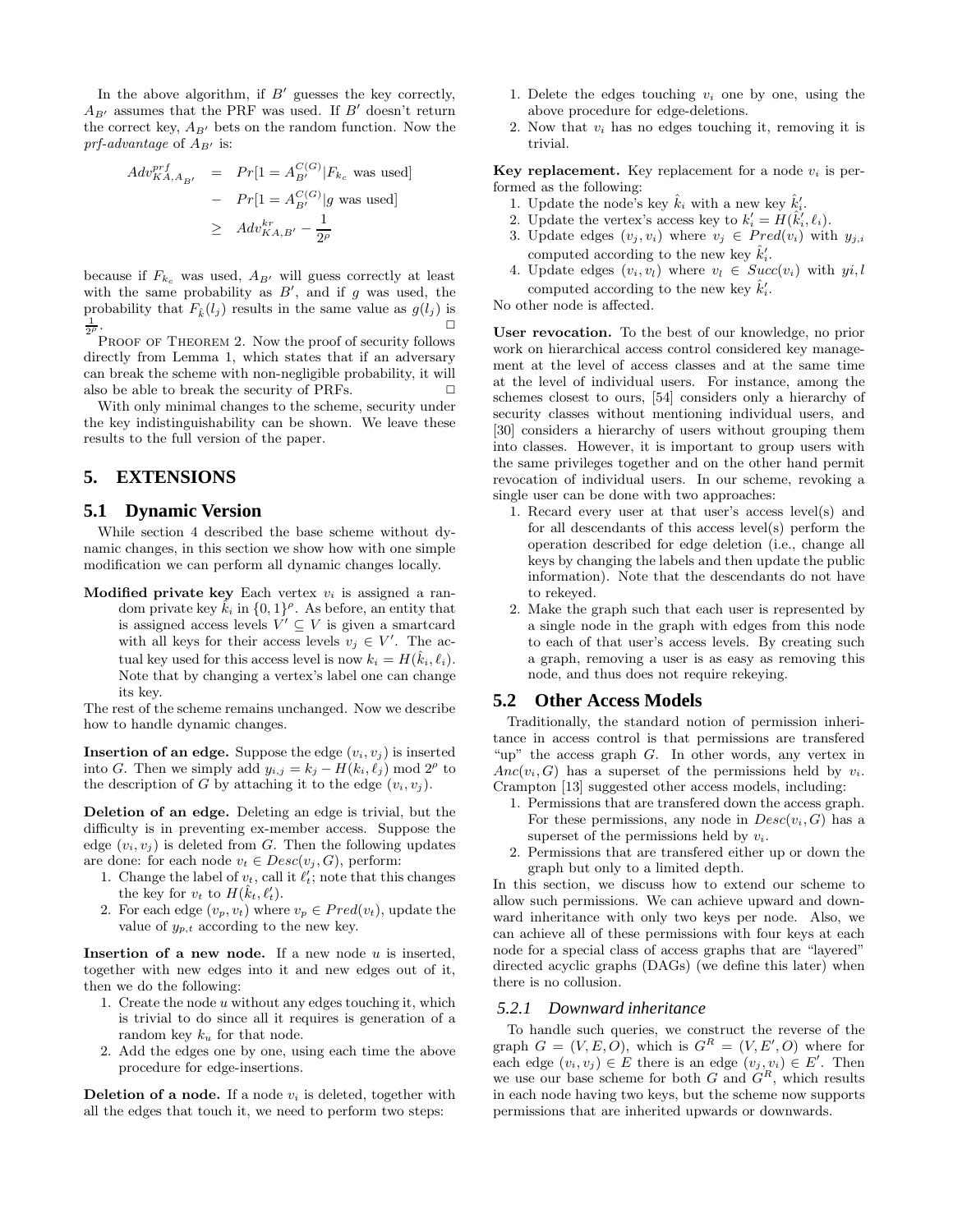### *5.2.2 Limited depth permission inheritance*

We say that an access graph is *layered* if the nodes can be partitioned into sets, denoted by  $S_1, S_2, \ldots, S_r$ , where for all edges  $(v_i, v_j)$  in the access graph it holds that if  $v_i \in S_m$ then  $v_i \in S_{m+1}$ . We claim that many interesting access graphs are already layered, but in general any DAG can be made layered by adding enough virtual nodes.

Given such a layering, we can then support limited depth permissions. This is done by creating another graph which is a linear list that has a node for each layer, and there is an edge from each layer to the next layer. The reverse of this graph is also constructed, and these graphs are assigned keys according to our scheme. A node is given the keys corresponding to its layers. Clearly, with such a technique we can support permission requirements that permit access to all nodes higher than some level and to all nodes lower than some level.

We now show how to utilize these four key assignments to support permission sets of the form "all ancestors of some node  $v_i$  that are lower than a specific layer  $L^{\prime\prime}$  (an analogous technique can be used for permission sets of the form "all descendants of  $v_i$  above some specific layer"). Suppose the key for the permission requirement to access "all ancestors of node  $v_i$ " is  $k_i$  and the key for permission requirement to access "all nodes lower than layer  $L$ " is  $k_L$ . Then we establish a key for both permission requirements by setting the key to  $H(k_i, k_L)$ . Clearly, only nodes that are an ancestor of  $v_i$  can generate  $k_i$  and only nodes lower than level L can generate  $k<sub>L</sub>$ , so the only nodes that could generate both keys would be an ancestor of  $k_i$  AND below level  $L$ , assuming that there is no collusion.

## **6. IMPROVING EFFICIENCY**

As the scheme described in the previous sections supports arbitrary graphs, it is possible to add edges to an access structure in order to reduce the path length between two nodes. In this section we consider how to add edges to trees so that the distance between any two nodes is small. This is essential for deep hierarchies since the key derivation time in our base scheme is the depth of the access graph in the worst case. In the remainder of this section we assume that the access structure is a tree with  $n$  nodes. Sections 6.1– 6.3 describe our first approach that achieves  $O(\log \log n)$ hash functions for key derivation with  $O(n)$  public space, and section 6.4 describes an alternative approach that requires only 3 hash function applications for key derivation with  $O(n \log \log n)$  public storage space. Then section 6.5 addresses dynamic behavior and section 6.6 covers more general hierarchies.

### **6.1 A Preliminary Scheme**

First we review some background material that is needed for our scheme. A *centroid* of an *n*-node tree  $T$  is a node whose removal from T leaves no connected component of size greater than  $n/2$  [28]. The tree T does not need to be binary or even have constant-degree nodes. It is easy to prove that there are at most two centroids, and if there are two centroids, then they must be adjacent. However, if the tree is rooted and has two centroids, we can break the tie by arbitrarily selecting the parent among the two centroids. Thus we shall refer to "the" centroid of a rooted tree. Now we are ready to describe the preliminary scheme

for computing the edges that we add to the tree and to which we refer as shortcut edges.

#### Input: The tree T.

**Output:** A set of  $O(n \log n)$  shortcut edges such that there is a path of length less than  $log n$  between any ancestordescendant pair.

Algorithm Steps: For every node  $v$  of  $T$ , do the following:

- 1. Let  $T_v$  be the subtree of T rooted at v. Compute the centroid of  $T_v$  (call it  $c_v$ ).
- 2. Add a shortcut edge from  $v$  to  $c_v$  (unless such a tree edge already exists or  $v = c_v$ ).
- 3. Remove from  $T_v$  its subtree rooted at  $c_v$ . Note that the new  $T_v$  is now at most half its previous size (and could in fact be empty if  $v = c_v$ ).
- 4. Repeat the above process for the new  $T_v$  until the final  $T_v$  is empty.

The number of shortcut edges leaving each  $v$  in the above description is no more than  $\log n$  because each addition of a shortcut edge results in at least halving the size of  $T_v$ . Therefore the total number of shortcut edges is no more than  $n \log n$ .

Now we show that the shortcut edges make it possible for every ancestor  $v$  to reach any of its descendants  $w$  in a path of no more than  $\log n$  edges. When we trace the path from  $v$ to  $w$ , we distinguish two cases, depending on whether  $w$  is in the subtree of the centroid  $c_v$  of  $T_v$ . The tracing algorithm is as follows:

- **Case 1:** w is in the subtree of the centroid  $c_v$  of  $T_v$ . Then if  $v \neq c_v$ , we follow the edge from v to  $c_v$ , and we continue recursively down from  $c_v$ . If, on the other hand,  $v = c_v$ , then we follow the tree edge from v to that child of  $v$  whose subtree contains  $w$  and we continue recursively down from there.
- **Case 2:** w is not in the subtree of  $c_v$  in  $T_v$ . Then we recursively continue down with a  $T_v$  that is "truncated" by the (implicit) removal of  $T_{c_v}$  from it (so it is now half its previous size).

The fact that the path traced by the above approach consists of no more than  $\log n$  edges follows from the observation that every time we follow an edge (whether it is a tree edge or a shortcut edge), we end up at a node whose subtree is at most half the size of the subtree we were at.

#### **6.2 Improving the Time Complexity**

Before describing the improved scheme, we need to review the concept of centroid decomposition of a tree: If we compute the centroid of a tree, then remove it, and recursively repeat this process with the remaining trees (of size no more than  $n/2$  each), we obtain a decomposition of the tree into what is called a "centroid decomposition". Such a decomposition can be easily computed in linear time (see, for example, [21]).

Our improved scheme is based on doing a pre-processing step of T that consists of carrying out what might be called a "prematurely terminated centroid decomposition". This is similar to the above-described centroid decomposition, except that we stop the recursion not when the tree becomes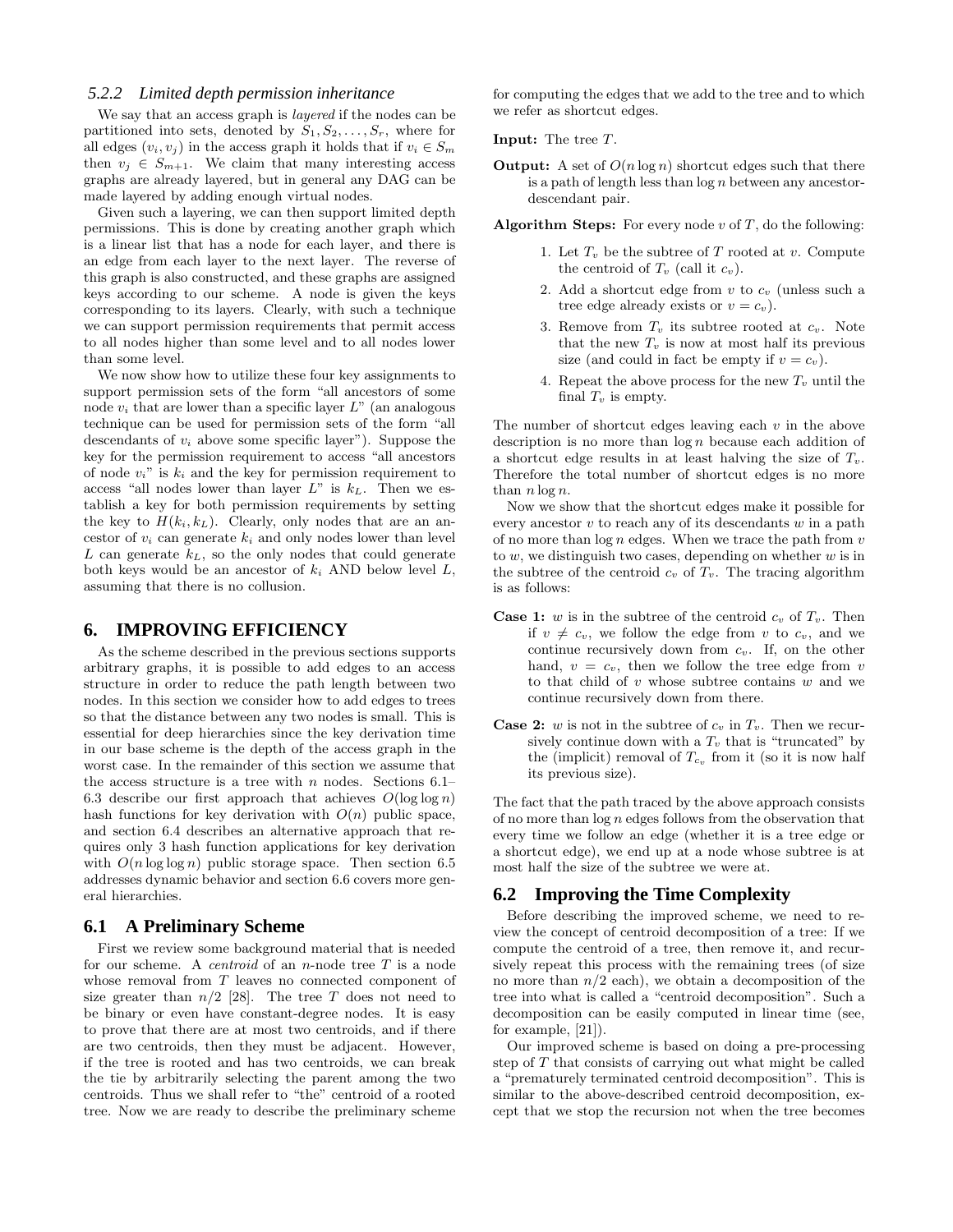a single node, but when the tree size becomes  $\leq \sqrt{n}$ . This means that there are at most  $\sqrt{n}$  successive centroids that are affected by the "prematurely terminated" decomposition (as opposed to n of them for the standard decomposition). We call these centroids, as well as the root of  $T$ , the special nodes. Note that, by construction, removing the special nodes from T leaves connected components of size at most  $\sqrt{n}$  each; we call these connected components (which are trees) the "residual" trees and denote them by  $T_1, \ldots, T_k$ .

We also use the notion of a "reduced tree"  $\hat{T}$ . The tree  $\hat{T}$  consists of the  $\hat{O}(\sqrt{n})$  special nodes and of edges that satisfy the following condition: There is an edge from node x to node y in  $\hat{T}$  iff (i) x is an ancestor of y in T, and (ii) there is no other node of  $\hat{T}$  on the x-to-y path in T.

Now we are ready to describe the overall recursive procedure for adding shortcuts. In what follows,  $|T|$  denotes the number of vertices in T.

#### $AddShortcuts(T)$ :

- 1. If  $|T| \leq 4$  then return an empty set of shortcuts. Otherwise continue with the next step.
- 2. Compute the special nodes of  $T$  in linear time. Initialize the set of shortcuts  $S$  to be empty.
- 3. Create, from T, the reduced tree  $\hat{T}$  and add to S a shortcut edge between every ancestor-descendant pair in  $\ddot{T}$  (unless the ancestor is a parent of the descendant, in which case there is already such an edge in T). Because  $\hat{T}$  has  $O(\sqrt{|T|})$  vertices, the size of S is  $O(|T|)$ .
- 4. For every residual tree  $T_i$  in turn  $(i = 1, \ldots, k)$ , add to S a shortcut edge from the root of  $T_i$  to every node in  $T_i$  that is not a child of that root. This increases the size of S by no more than  $\sum_{i=1}^{k} |T_i|$ , which is  $\leq |T|$ .
- 5. For every residual tree  $T_i$  in turn  $(i = 1, \ldots, k)$ , recursively call  $\mathbf{AddShortcuts}(T_i)$  and, if we let  $S_i$  be the set of shortcuts returned by that recursive call, then we update S by doing  $S = S \cup S_i$ .
- 6. Return S.

The number  $f(|T|)$  of shortcut edges added by the above recursive procedure obeys the recurrence

$$
f(|T|) = \begin{cases} 0 & \text{if } |T| \le 4\\ f(|T|) \le c_1 |T| + \sum_{i=1}^k f(|T_i|) & \text{if } |T| > 4 \end{cases}
$$

where every  $|T_i|$  is  $\leq \sqrt{n}$ , and  $c_1$  is a constant. A straightforward induction proves that this recurrence implies that  $f(|T|) = O(|T| \log \log |T|)$ . Therefore the space for the public data is  $O(n \log \log n)$ , due to the creation of the  $f(n)$ shortcut edges.

We now turn our attention to showing that, for every ancestor-descendant pair  $x$  and  $y$  in  $T$ , there is now, due to the shortcuts, an x-to-y path of length  $O(\log \log |T|)$ . The recursive procedure for finding such a path is given next, and mimics the recursion of AddShortcuts() (uses same T, same  $T_i$ 's, etc.). In it, we use  $Length(n)$  to denote the worst-case length of a shortest ancestor-to-descendant path that can avail itself of the shortcuts generated in the above AddShortcuts().

FindPath $(x, y, T)$ :

- 1. If  $T \leq 4$  then trace a path from x to y along T and return that path. If  $|T| > 4$  continue with the next step.
- 2. If x and y are both special in  $T$  (i.e., both are nodes of  $\hat{T}$ ) then return the edge  $(x, y)$ . (Note that such an edge exists because of Step 3 in AddShortcuts().) If  $x$  and/or  $y$  is not special, then proceed to the next step.
- 3. Let  $T_i$  be the residual tree containing x, and let  $T_j$ be the residual tree containing y. If  $i = j$  then we recursively call  $FindPath(x, y, T_i)$ , which returns a path in  $T_i$  that is of length  $\leq Length(|T_i|)$ , which is  $\leq Length(\sqrt{|T|})$ . We return that path. If  $i \neq j$  (i.e.,  $x$  and  $y$  are in different residual trees) then we proceed as follows:
	- (a) We recursively call  $\mathbf{FindPath}(x, z, T_i)$  where z is the node of  $T_i$  that is nearest to y in T (hence z is a leaf of  $T_i$ , and one of its children  $z'$  in T is a special node that is ancestor of  $y$  in  $T$ ). The length of this x-to-z path is  $\leq Length(|T_i|)$ , which is at most  $Length(\sqrt{|T|})$ . This path is the initial portion of the path  $P$  that will be returned by the recursive call  $(P$  will be further built in the steps that follow).
	- (b) Follow the edge in  $T$  from  $z$  to the special node  $z'$ that is ancestor of  $y$  in  $T$ , and append that edge  $(z, z')$  to  $\mathcal{P}$ .
	- (c) Follow (and append to  $P$ ) the edge in  $\hat{T}$  from special node  $z'$  to the special node (call it u) that is the special ancestor of  $y$  that is nearest to  $y$ (hence  $u$  is parent of the root of the residual tree  $T_i$  that contains y). Note that such an edge exists because of Step 3 in **AddShortcuts**(). If  $u = y$ then return  $P$ , otherwise continue with the next step.
	- (d) Follow (and append to  $P$ ) the edge in T from u to the root of  $T_j$ .
	- (e) Follow (and append to  $P$ ) the edge from the root of  $T_j$  to y; such an edge exists because of Step 4 in AddShortcuts().
	- (f) Return P.

The recurrence for Length implied by the above recursive procedure is:

$$
Length(|T|) = \begin{cases} Length(|T|) \le c_2 & \text{if } |T| \le 4\\ Length(|T|) \le c_3 + Length(\sqrt{|T|}) & \text{if } |T| > 4 \end{cases}
$$

where every  $|T_i|$  is  $\leq \sqrt{n}$ , and the  $c_i$ 's are constants. A straightforward induction proves that this recurrence implies that  $Length(|T|) = O(\log \log |T|)$ . Therefore the worst-case time for key derivation is  $O(\log \log n)$ .

The next section deals with decreasing the space complexity of the public information to  $O(n)$ .

#### **6.3 Improving the Space Complexity**

We begin with a pre-processing step of  $T$  that consists of carrying out "prematurely terminated centroid decomposition" similar to the one used in the previous section, except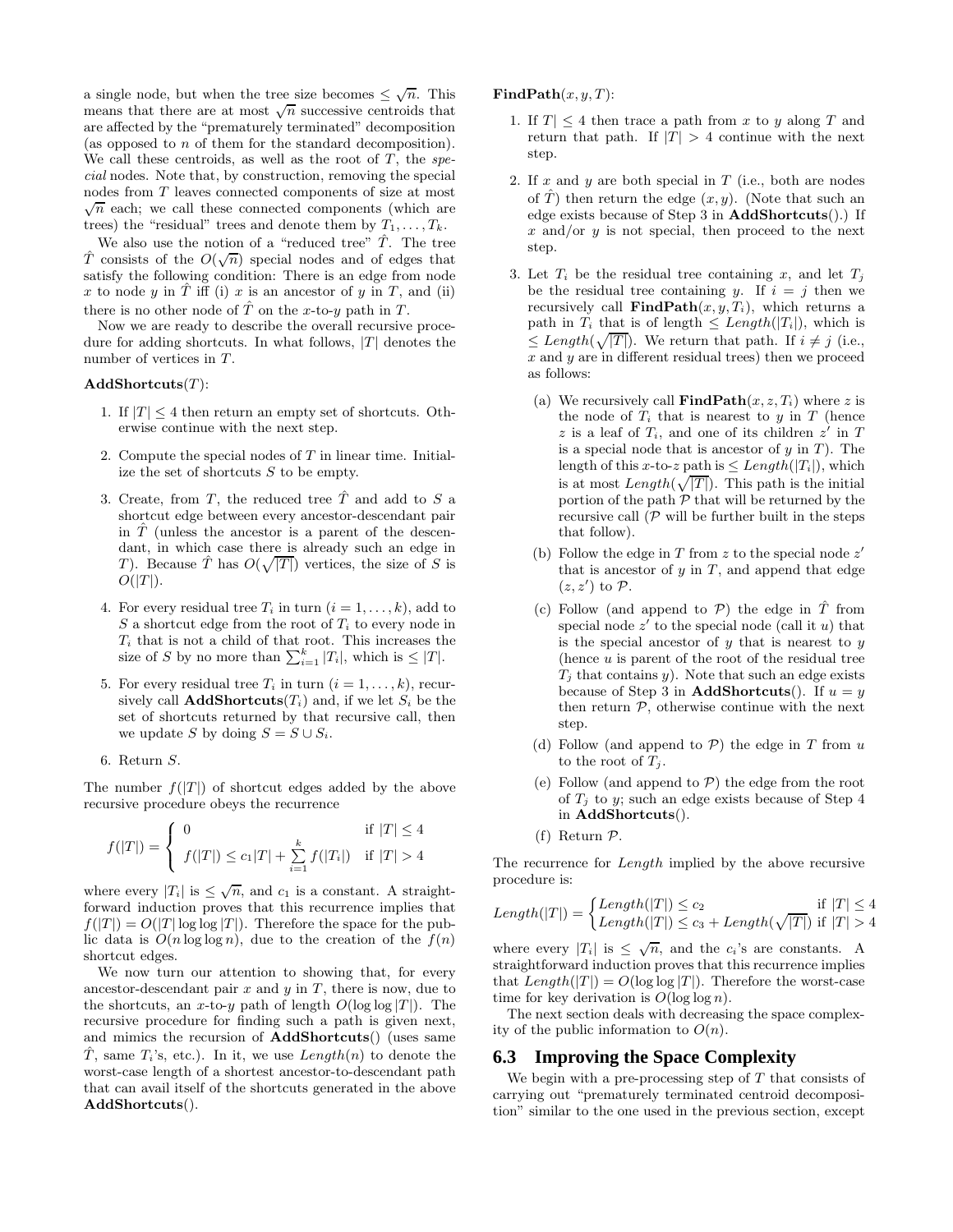that we stop the recursion not when the tree becomes of size  $\leq \sqrt{n}$ , but when the tree size becomes  $\leq \log \log n$ . This means that there are at most  $O(n/\log \log n)$  successive centroids that are affected by this new form of "prematurely terminated" decomposition. We call these  $O(n/\log \log n)$ nodes, as well as the root of  $T$ , the *distinguished* nodes (these will be treated differently from the "special" nodes defined in the previous section). Note that, by construction, removing the distinguished nodes from  $T$  leaves connected components of size at most  $\log \log n$  each; we call these connected components (which are trees) the "tiny trees".

The next thing that we use is the notion of a "reduced tree"  $T'$  that is conceptually similar to the  $\hat{T}$  of the previous section: The nodes of  $T'$  are the distinguished nodes plus the root – hence there are  $O(n/\log \log n)$  nodes in T' (whereas there were  $O(\sqrt{n})$  nodes in  $\hat{T}$ ). The edges of T' satisfy the following condition: There is an edge from node  $x$  to node y in  $T'$  if and only if (i) x is an ancestor of y in T, and (ii) there is no other node of  $T'$  on the x-to-y path in  $T$ .

Now we are ready to put the pieces together:

- 1. Compute the distinguished nodes of T in linear time.
- 2. Create the tree  $T'$ .
- 3. Use the method of Section 6.2 on the tree  $T'$ . Any edge of  $T'$  that was not in T must be considered a new (i.e., a shortcut) edge. Note that the public space this takes is  $O(n)$  because  $|T'| = O(n/\log \log n)$ . It allows computing an ancestor-to-descendant path of length at most  $\log \log n - \log \log \log n$  between any ancestordescendant pair of distinguished nodes in  $T'$ .
- 4. To find an ancestor-to-descendant path from  $x$  to  $y$ when  $x$  and/or  $y$  is not distinguished, do the following:
	- (a) First trace a path in  $T$  from  $x$  to the nearest distinguished node (call it  $z$ ) that is ancestor of  $y$ . The length of this path is at most  $\log \log n$  because the "prematurely terminated centroid decomposition" that we described above stops at tiny trees of size  $\leq \log \log n$ . If there does not exist such a distinguished node z that is both a descendant of  $x$  and ancestor of  $y$ , then  $x$  and y are in the same  $O(\log \log n)$  sized tiny tree of nondistinguished nodes. In this case we can directly go along edges of  $T$  from  $x$  to  $y$  and stop.
	- (b) Next, trace a path in  $T'$  from z to the distinguished node (call it  $u$ ) that is the nearest distinguished ancestor of y. As stated above, the length of this path is at most  $\log \log n - \log \log \log n$ . If  $u = y$  then stop, otherwise continue with the next step.
	- (c) Trace a path in  $T$  from  $u$  to  $y$ . Because that path does not go through any distinguished node (other than  $u$ ), it stays in one of the tiny trees and thus has length at most  $\log \log n$ .

The above implies that the concatenation of the paths from x to z, z to u, u to y, has length  $O(\log \log n)$ . The space is clearly linear.

Although the above method uses a different partitioning scheme from Section 6.2 (and in fact uses the scheme of that section as a subroutine), its spirit is the same: The use

of a  $T'$  as a "beltway" that connects the subtrees in which  $x$  and  $y$  reside.

## **6.4 A Time/Space Tradeoff**

In this section we introduce schemes with constant time complexity. Our first scheme has space complexity  $O(n \log \log n)$ and requires at most 3 hops to reach any node. Like the scheme outlined in Section 6.2, we start with prematurely terminated centroid decomposition that stops when the tree size is  $\leq \sqrt{n}$ . We also use the reduced tree  $\hat{T}$ . The approach is as follows.

### $AddShortcuts(T)$ :

- 1–4. The same as in the AddShortcuts() algorithm of Section 6.2.
	- 5. For every residual tree  $T_i$  in turn  $(i = 1, \ldots, k)$ , add to  $S$  a shortcut edge from each node  $N$  in  $T_i$  (other than the root) to all nodes in  $\hat{T}$  that are both: (i) descendants of  $N$  and (ii) children of the root of  $T_i$ in  $\hat{T}$ . This adds at most  $O(|T|)$  edges to the shortcut set: For each node  $SN$  in  $\hat{T}$ , all of the new edges that point to SN come from at most one tree (as SN has at most one parent in  $\hat{T}$ ). Furthermore, since each tree has at most  $O(\sqrt{|T|})$  nodes, there are at most  $O(\sqrt{|T|})$  edges pointing to SN that are added during this step. Finally, there are only  $O(\sqrt{|T|})$  nodes in  $\hat{T}$ , and so there are at most  $O(|T|)$  edges added during this step.
	- 6. For every residual tree  $T_i$  in turn  $(i = 1, \ldots, k)$ , recursively call  $\mathbf{AddShortcuts}(T_i)$  and, if we let  $S_i$  be the set of shortcuts returned by that call, then we update S by doing  $S = S \cup S_i$ .
	- 7. Return S.

The number of edges added to the shortcut set in the above scheme follows a recurrence similar to the scheme in section 6.2; thus this scheme adds only  $O(n \log \log n)$  edges. Furthermore, the Algorithm  $\mathbf{FindPath}(x, y, T)$  is very similar to the section 6.2 algorithm. To avoid unnecessarily repeating the above mentioned techniques, we describe only the case of the FindPath() algorithm that differs from its previous version. It corresponds to the situations where  $x$  and y are not in the same residual tree and neither of them are "special nodes". In this case, it takes at most one hop to get to a "special node" (call it  $s_1$ ) that is an ancestor of y (by Step 5 of **AddShortcuts**()). Once we are at a special node, we can get to the special node of the residual tree containing  $y$  in a single hop (call this node  $s_2$ ) by Step 3. From there we can reach y with a single hop by Step 4. The path from x to y is thus  $x, s_1, s_2, y$  which is 3 hops.

The above scheme requires only three hops to reach a specific node. It is trivial to show that a one-hop solution must add  $O(n^2)$  edges, but a two-hop solution exists with only  $O(n^{1.5})$  public space, which we briefly sketch here. First, we compute the special nodes of  $T$  as in the above scheme and add two kinds of edges to this tree. The first kind of edge that we add to S connects every ancestor-descendant pair in  $T_i$  for each  $T_i$  (unless the ancestor is a parent of the descendant, in which case there is already such an edge in T). Since each  $T_i$  has  $O(\sqrt{n})$  nodes, this step adds at most  $O(n)$  edges to each  $T_i$ . There are  $O(\sqrt{n})$  such trees, and so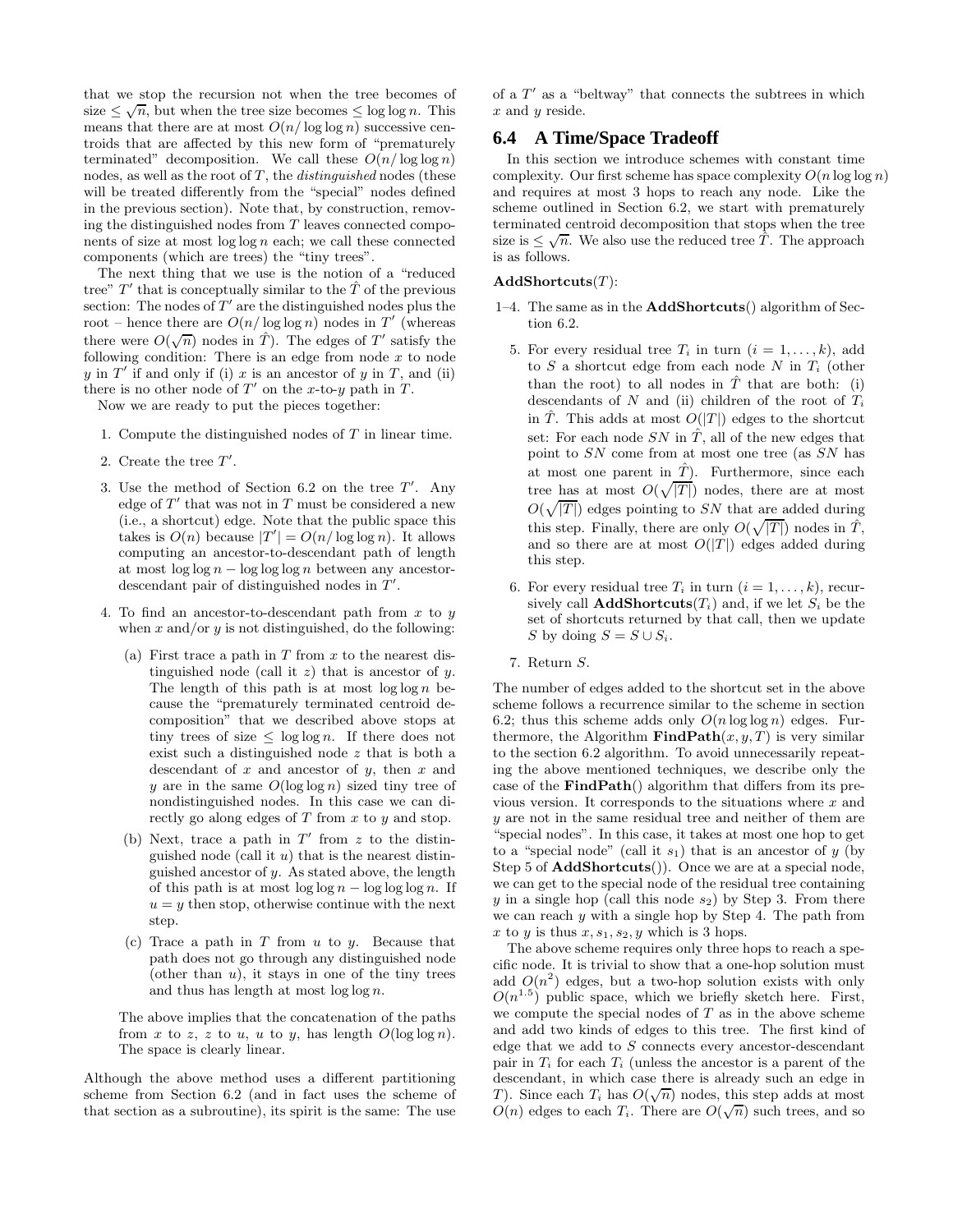the space required by this step is  $O(n^{1.5})$ . After this step all nodes in the same subtree can reach each other with a single hop. The second type of edge is from each node  $N$  in  $T$  to all special nodes that are descendants of  $N$ . As there are  $O(\sqrt{n})$  special nodes and each node adds at most  $O(\sqrt{n})$ such edges, there are at most  $O(n^{1.5})$  such edges in total. If  $x$  and  $y$  are in different trees, then  $x$  can get to the root of y's subtree in one hop (by the second type of edge) and then to  $y$  with one hop (by the first type of edge), thus any two nodes are no more than 2 hops away from each other.

## **6.5 Dynamic Behavior**

This section examines the cost of maintaining the shortcut edges as the tree changes dynamically as a result of edge and node insertions and deletions. In the uniform-distribution random model for such dynamic updates, nothing else needs to be done: The structure retains its claimed properties (to within a constant factor) essentially for the same reason that an initially balanced tree data structure tends to remain balanced (to within a constant factor) as random insertions and deletions are carried out. If, on the other hand, the updates are not uniformly distributed, then the initial set of shortcuts may, over time, deviate from the properties we claimed. We can, however, show that the extra cost introduced by the need to maintain our shortcuts in the face of insertion and deletion operations, is  $O(1)$  per operation in an *amortized* sense: After a sequence of  $\sigma$  such operations, if  $t_{\sigma}$  is the additional time (compared to without shortcuts) taken to maintain shortcut edges, then  $t_{\sigma}/\sigma = O(1)$ . The rest of this section proves this.

One possible strategy is the following: When the nonuniform updates have caused deviations from the desired performance bounds by more than a constant multiplicative factor d (e.g., instead of the shortcuts providing an upper bound of  $b \log \log n$ , they now provide an upper bound of worse than  $db \log \log n$ , we discard all the shortcuts and replace them with new ones that reflect the new situation. Note that this does not affect the tree itself, only the shortcuts, so there is no need for re-keying any node. Note also that (i) this takes no more than linear time in the size of the new tree (because it is a re-computation of the shortcuts), and (ii) it suffices to know the current  $n$  and the above-mentioned "flexibility factor" d in order to determine when to initiate such a re-computation. The latter does not require us to detect and report every case when the path exceeds  $db \log \log n$ , but instead the shortcuts can be recomputed periodically every  $\alpha n$  insertions/deletions. The cost is small and is only  $O(1)$  per operation because the  $O(n)$  time it takes for one shortcut recomputation is amortized over the  $\alpha$ n operations that occurred before the restructuring took place.

To complete the proof of  $O(1)$  amortized shortcuts maintenance time, we must now show that a linear number of operations must have taken place before we were forced into a linear-time shortcuts-recomputation. To do this, we can think of the effect of insertions/deletions as implicitly redefining the notion of centroid to be more flexible than that of "no subtree of size more than  $n/2$  when the centroid is removed". That is, hypothetically suppose that in our construction we replaced the notion of centroid by that of c-approximate-centroid: A node whose removal leaves subtrees with respective sizes of no more than cn for a constant  $c \geq 0.5$  (e.g.,  $c = 3/4$ ). If we did that, our claim

of  $O(\log \log n)$  performance would obviously still hold (only the constant factor hiding behind the " $O$ " notation would change). Now note that, before any insertions and deletions, we have shortcuts that are consistent with the "rigid" (i.e.,  $n/2$ ) notion of a centroid. When we initiate a recomputation of shortcuts, the shortcut edges violate every c-approximate-centroid notion (because otherwise, as just stated, all ancestor-to-descendant paths would have doublelogarithmic length). In order for shortcuts in a specific subtree with  $n$  nodes to go from being initially consistent with a rigid  $n/2$  notion of a centroid, to not being consistent with an  $(e.g.)$   $(3n/4)$ -approximate-centroid notion, a linear number of insertions/deletions must have occurred in that subtree. This completes the proof.

### **6.6 More general hierarchies**

Although this section dealt mainly with trees, the basic ideas can be adapted to more general hierarchies. If we moved from a tree to a more general graph, the notion of centroid is replaced by that of a separator — a "small" subset of the vertices whose removal leaves connected components of size no more than cn for some constant  $c = O(1)$ . Such subsets are known to exist: A separator of size  $O(\sqrt{n})$ exists for planar graphs [32], and the whole (recursive) separator structure for such a graph can be computed in linear time [20]. More general classes of graphs also have small separators, e.g., graphs of bounded genus [19]. Bounded genus seems to capture most RBACs (in fact, even the class of genus zero – planar graphs – seems to capture many commonly found "practical" RBACs).

## **7. CONCLUSIONS AND FUTURE WORK**

In summary, we give the first solution to the problem of access control in an arbitrary hierarchy G with the following properties:

- 1. Only hash functions are used for a node to derive a descendant's key from its own key;
- 2. The space complexity of the public information is the same as that of storing graph  $G$ ;
- 3. The derivation by a node of a descendant's access key requires  $O(\ell)$  bit operations, where  $\ell$  is the length of the path between the nodes, for arbitrary hierarchies and  $\log \log n$  or less for trees;
- 4. Updates are handled locally and do not "propagate" to descendants or ancestors of the affected part of  $G$ ;
- 5. The scheme is resistant to collusion in that no subset of nodes can conspire to gain access to any node access to which they cannot legally obtain;
- 6. The private information at a node consists of a single key associated with that node.

We also provided simple modifications to our scheme that allow to handle Crampton's extensions of the standard hierarchies to "limited depth" and reverse inheritance [13], and gave shortcut schemes that permit to significantly reduce key derivation time for tree hierarchies.

- Future directions of this work include:
- 1. Extend our scheme to support temporal constraints.
- 2. Extend our scheme to support "limited depth" permission inheritance in access graphs that are not layered without adding virtual nodes and in a collusion resilient manner.
- 3. Give a more developed shortcut scheme for general hierarchies.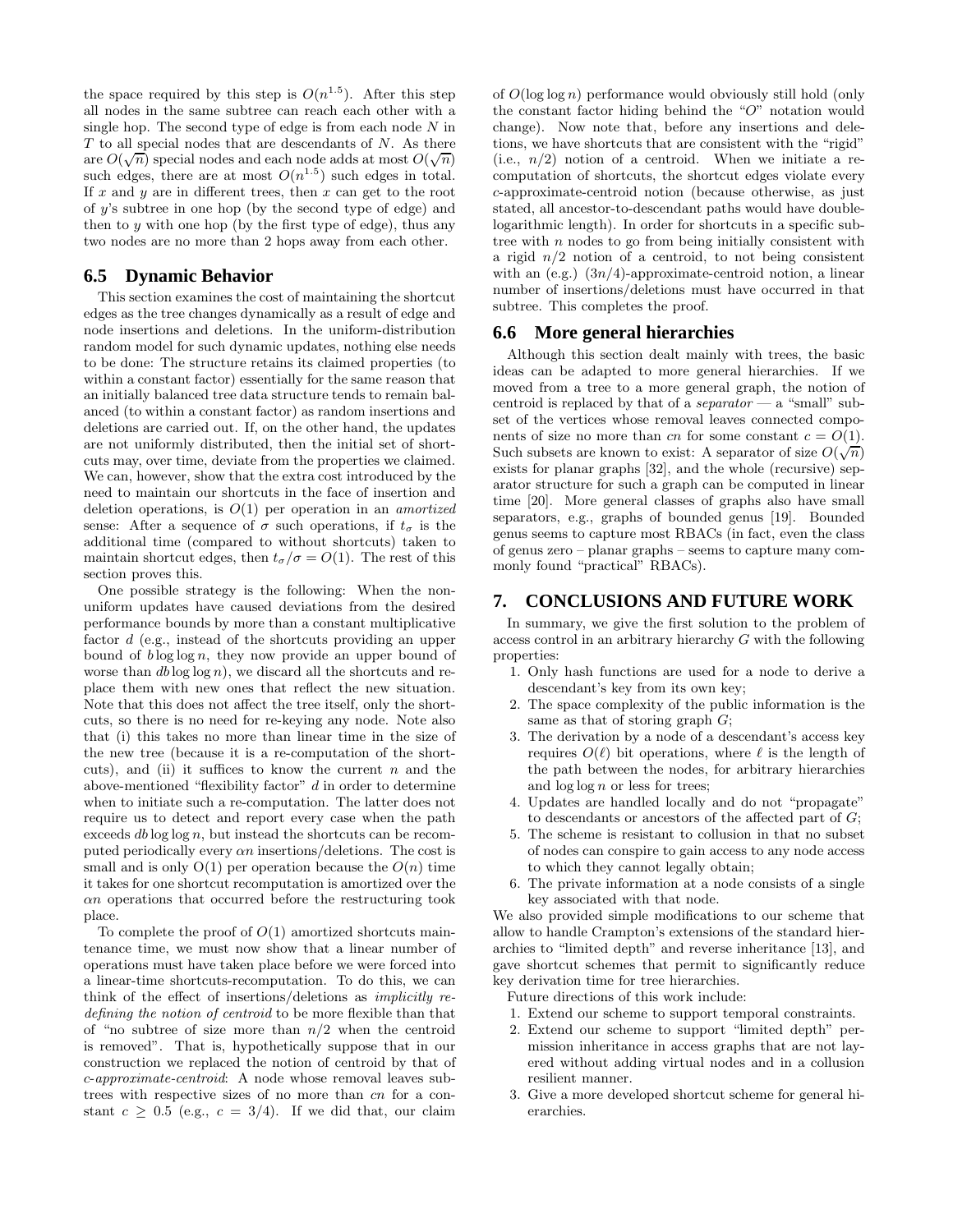# **Acknowledgments**

The authors thank anonymous reviewers for useful feedback on this work. The authors are also grateful to Nelly Fazio for valuable comments on the security proof of the scheme and her suggestions on improving security of the scheme. Her work that shows security of the scheme under key indistinguishability will be included in the full version of the paper and reported elsewhere.

# **8. REFERENCES**

- [1] S. Akl and P. Taylor. Cryptographic solution to a problem of access control in a hierarchy. ACM Transactions on Computer Systems, 1(3):239–248, September 1983.
- [2] R. Anderson and M. Kuhn. Tamper resistance a cautionary note. In USENIX Workshop on Electronic Commerce, pages 1–11, November 1996.
- [3] R. Anderson and M. Kuhn. Low cost attacks on tamper resistant devices. In Security Protocols Workshop, volume 1361 of LNCS, pages 125–136, April 1997.
- [4] D. Bell and L. LaPadula. Secure computer systems: Mathematical foundations. Technical Report MTR–2547, MITRE Corporation, March 1973.
- [5] J. Birget, X. Zou, G. Noubir, and B. Ramamurthy. Hierarchy-based access control in distributed environments. In ICC Conference 2001, June 2001.
- [6] C. Chang and D. Buehrer. Access control in a hierarchy using a one-way trapdoor function. Computers and Mathematics with Applications, 26(5):71–76, 1993.
- [7] C. Chang, I. Lin, H. Tsai, H. Wang, and T. Taichung. A key assignment scheme for controlling access in partially ordered user hierarchies. In International Conference on Advanced Information Networking and Application (AINA'04), 2004.
- [8] T. Chen and Y Chung. Hierarchical access control based on chinese remainder theorem and symmetric algorithm. Computers & Security, 2002.
- [9] T. Chen, Y. Chung, and C. Tian. A novel key management scheme for dynamic access control in a user hierarchy. In IEEE Annual International Computer Software and Applications Conference  $(COMPSAC'04)$ , pages 396-401, September 2004.
- [10] G. Chick and S. Tavares. Flexible access control with master keys. In Advances in Cryptology –  $CRYPTO'89$ , volume 435 of *LNCS*, pages 316–322, 1990.
- [11] H. Chien and J. Jan. New hierarchical assignment without public key cryptography. Computers  $\mathcal B$ Security, 22(6):523–526, 2003.
- [12] J. Chou, C. Lin, and T. Lee. A novel hierarchical key management scheme based on quadratic residues. In Internation Symposium on Parallel and Distributed Processing and Applications (ISPA'04), volume 3358, pages 858–865, December 2004.
- [13] J. Crampton. On permissions, inheritance and role hierarchies. In ACM Conference on Computer and Communications Security (CCS), pages 85–92, October 2003.
- [14] M. Das, A. Saxena, V. Gulati, and D. Phatak.

Hierarchical key management scheme using polynomial interpolation. ACM SIGOPS Operating Systems Review, 39(1):40–47, January 2005.

- [15] D. Denning, S. Akl, M. Morgenstern, and P. Neumann. Views for multilevel database security. In IEEE Symposium on Security and Privacy, pages 156–172, April 1986.
- [16] D. Ferraiolo and D. Kuhn. Role based access control. In National Computer Security Conference, 1992.
- [17] A. Ferrara and B. Masucci. An information-theoretic approach to the access control problem. In Italian Conference on Theoretical Computer Science  $(ICTCS'03)$ , volume 2841, pages 342–354, October 2003.
- [18] L. Fraim. Scomp: a solution to multilevel security problem. IEEE Computer, 16(7):126–143, July 1983.
- [19] J. Gilbert, J. Hutchinson, and R. Tarjan. A separation theorem for graphs of bounded genus. Journal of Algorithms, 5:391–407, 1984.
- [20] M. Goodrich. Planar separators and parallel polygon triangulation. In Annual ACM Symposium on Theory of Computing, pages 507–516, 1992.
- [21] L. Guibas, J. Hershberger, D. Leven, M. Sharir, and R. Tarjan. Linear time algorithms for visibility and shortest path problems inside simple polygons. In Annual ACM Symposium on Computational Geometry, pages 1–13, 1986.
- [22] L. Harn and H. Lin. A cryptographic key generation scheme for multilevel data security. Computers  $\mathcal{C}$ Security, 9(6):539–546, October 1990.
- [23] M. He, P. Fan, F. Kaderali, and D. Yuan. Access key distribution scheme for level-based hierarchy. In International Conference on Parallel and Distributed Computing, Applications and Technologies (PDCAT'03), pages 942–945, August 2003.
- [24] H. Huang and C. Chang. A new cryptographic key assignment scheme with time-constraint access control in a hierarchy. Computer Standards  $\mathcal C$  Interfaces, 26:159–166, 2004.
- [25] M. Hwang. An improvement of novel cryptographic key assignment scheme for dynamic access control in a hierarchy. IEICE Trans. Fundamentals, E82–A(2):548–550, March 1999.
- [26] M. Hwang. A new dynamic key generation scheme for access control in a hierarchy. Nordic Journal of Computing, 6(4):363–371, Winter 1999.
- [27] M. Hwang and W. Yang. Controlling access in large partially ordered hierarchies using cryptographic keys. Journal of Systems and Software, 67(2):99–107, August 2003.
- [28] D. Knuth. Sorting and Searching, volume 3 of The Art of Computer Programming. Addison-Wesley, 1973.
- [29] H. Liaw, S. Wang, and C. Lei. A dynamic cryptographic key assignment scheme in a tree structure. Computers and Mathematics with Applications, 25(6):109–114, 1993.
- [30] C. Lin. Hierarchical key assignment without public-key cryptography. Computers  $\mathcal C$  Security, 20(7):612–619, 2001.
- [31] I. Lin, M. Hwang, and C. Chang. A new key assignment scheme for enforcing complicated access